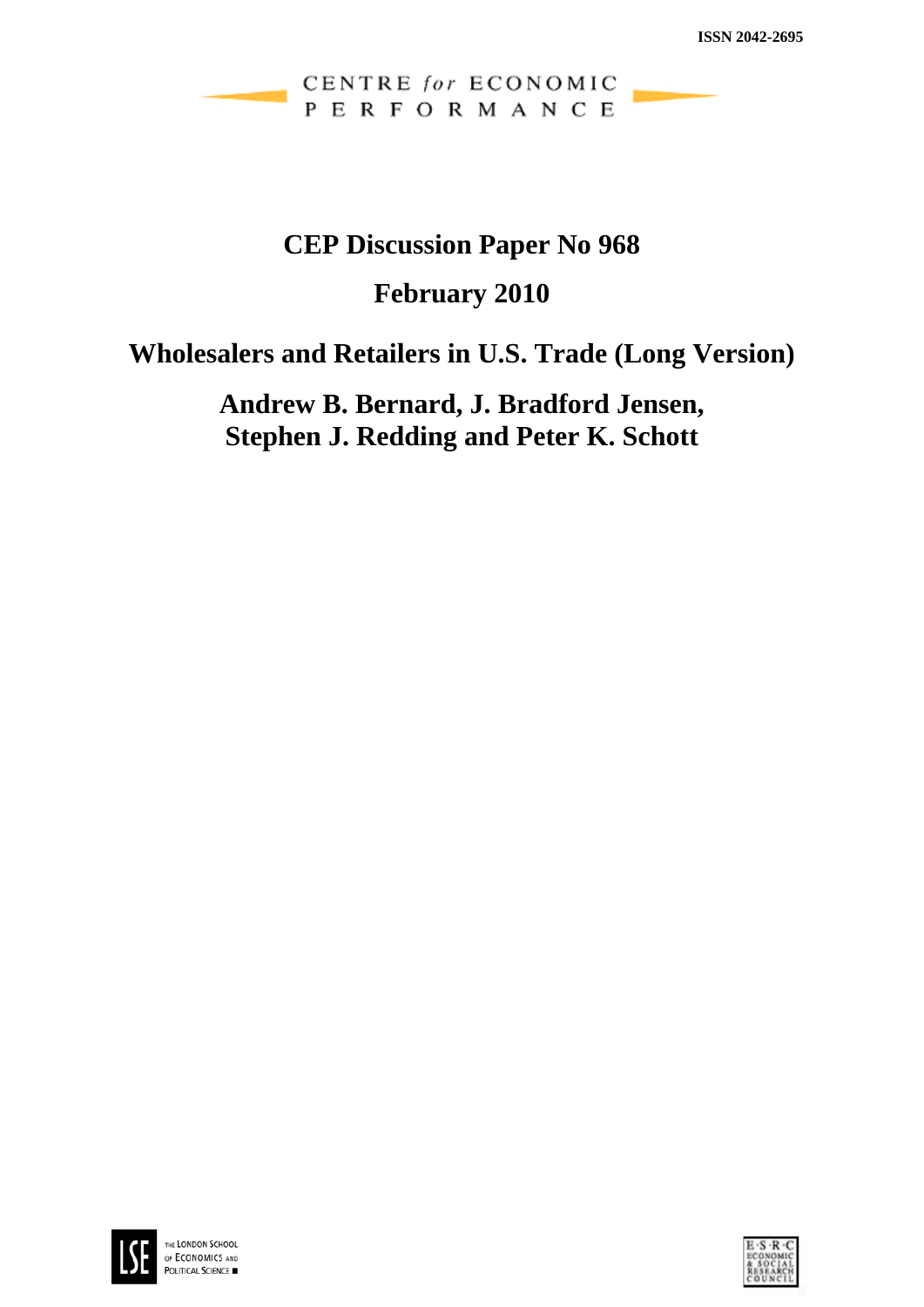### **Abstract**

International trade models typically assume that producers in one country trade directly with final consumers in another. In reality, of course, trade can involve long chains of potentially independent actors who move goods through wholesale and retail distribution networks. These networks likely affect the magnitude and nature of trade frictions and hence both the pattern of trade and its welfare gains. To promote further understanding of the means by which goods move across borders, this paper examines the extent to which U.S. exports and imports flow through wholesalers and retailers versus .producing and consuming firms.

Keywords: Wholesaler, retailer, intermediary, international trade JEL Classifications: F10, F14

This paper was produced as part of the Centre's Globalisation Programme. The Centre for Economic Performance is financed by the Economic and Social Research Council.

#### **Acknowledgements**

Schott (SES- 0550190) thanks the NSF and Redding thanks the ESRC funded Centre for Economic Performance for financial support. The research in this paper was conducted at the U.S. Census Research Data Centers, and support from NSF (ITR- 0427889) is acknowledged gratefully. We thank Daniel Reyes for research assistance and Jim Davis for speedy disclosure. Any opinions and conclusions expressed herein are those of the authors and do not necessarily represent the views of the NSF or the U.S. Census Bureau. Results have been reviewed to ensure that no confidential information is disclosed.

Andrew B. Bernard is Professor of International Economics, Tuck School of Business at Dartmouth and NBER. J. Bradford Jensen is an Associate Professor of International Business and Economics at the McDonough School of Business at Georgetown University, Washington, DC, a senior fellow at the Peterson Institute for International Economics, and a research associate of NBER. Stephen J. Redding is Director of the Globalisation Programme at the Centre for Economic Performance and Professor of Economics in the Economics Department at the London School of Economics. Peter K. Schott is Professor of Economics, Yale School of Management and NBER.

Published by Centre for Economic Performance London School of Economics and Political Science Houghton Street London WC2A 2AE

All rights reserved. No part of this publication may be reproduced, stored in a retrieval system or transmitted in any form or by any means without the prior permission in writing of the publisher nor be issued to the public or circulated in any form other than that in which it is published.

Requests for permission to reproduce any article or part of the Working Paper should be sent to the editor at the above address.

© A. B. Bernard, J. B. Jensen, S. J. Redding and P. K. Schott, submitted 2010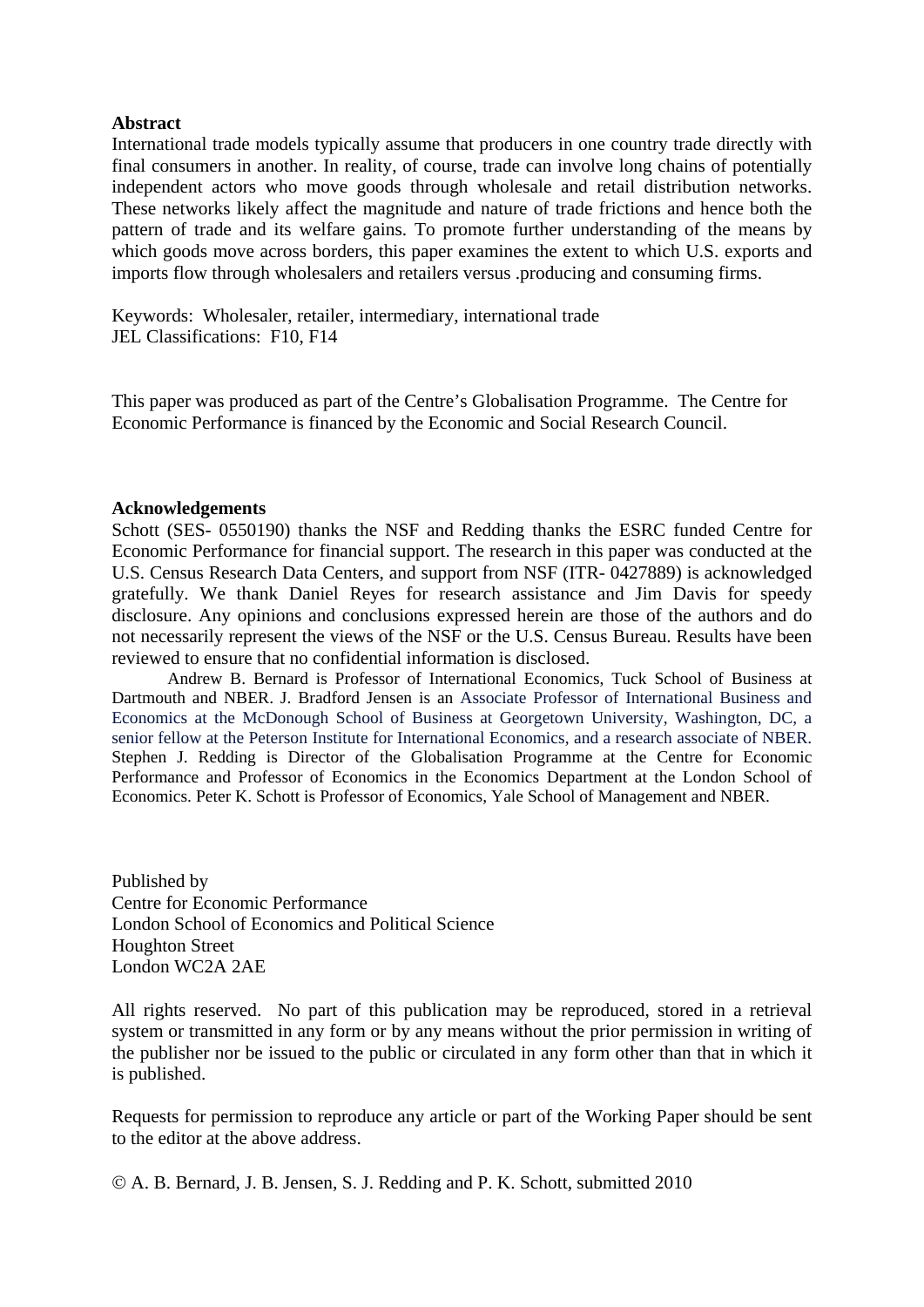#### 1. Introduction

International trade models typically assume that producers in one country trade directly with final consumers in another. In the real world, of course, trade can involve long chains of potentially independent actors who move goods through wholesale and retail distribution networks. These networks likely affect the magnitude and nature of trade frictions and hence both the pattern of trade and its welfare gains. To promote further understanding of the means by which goods move across borders, this paper examines the extent to which U.S. exports and imports flow through wholesalers and retailers versus ìproducing and consumingî Örms. We highlight a number of stylized facts about these intermediaries, and show that their attributes can deviate substantially from the portrait of trading firms that has emerged from microdata in recent years.

We combine data on individual trade transactions from U.S. customs records with comprehensive information on firms' employment from the Census Bureau's business register. We define "pure" wholesalers and retailers to be importers or exporters with 100 percent of their U.S. employment in either of those two sectors. These firms account for large shares of exporters and importers but relatively little export and import value. We define "pure" producing and consuming firms to be those with zero employment in wholesaling and retailing. These firms  $-\frac{1}{2}$  arguably the closest analog to the hypothetical "trading firm" in much of the heterogeneous-firm literature in international trade  $-\text{ ac-}$ count for relatively large shares of firms but moderate amounts of value. The remaining "mixed" firms are the rarest but by far the largest in terms of value. Distinguishing between "mixed" firms that have more and less than three quarters of their employment in wholesaling plus retailing, we find the latter dominate.

Pure wholesalers and retailers differ from pure producer and consumer firms along a number of dimensions: they are smaller in terms of employment, trade value and domestic sales, operate fewer U.S. establishments and are present in fewer U.S. states. "Mixed" firms, on the other hand, are substantially larger. They trade more products, trade with more countries, and are more likely to engage in related-party trade.

Intermediaries' existence indicates that they overcome barriers to international trade at lower cost than at least some producer and consumer Örms. As a result, we examine whether the scope and intensity of wholesale and retail trade varies with product and country characteristics related to these costs as well as foreign demand.<sup>1</sup> We find participation in product-country markets to be well below one hundred percent for all types of firms, and especially low for pure retailers and mixed-wholesaler-retailers. This variation in participation appears related to product and country attributes. Wholesalersítrade is disproportionately concentrated in agriculture-related sectors and is relatively less sensi-

<sup>&</sup>lt;sup>1</sup>For theoretical explanations of intermediation see James E. Rauch and Joel Watson (2004), Bernardo Blum, Sebastian Claro and Ig Horstmann (2008), Anders Akerman (2009), JaeBin Ahn, Amit Khandelwal and Shang-Jin Wei (2009), Pol Antràs and Arnaud Costinot (2009) and Dimitra Petropoulou (2007).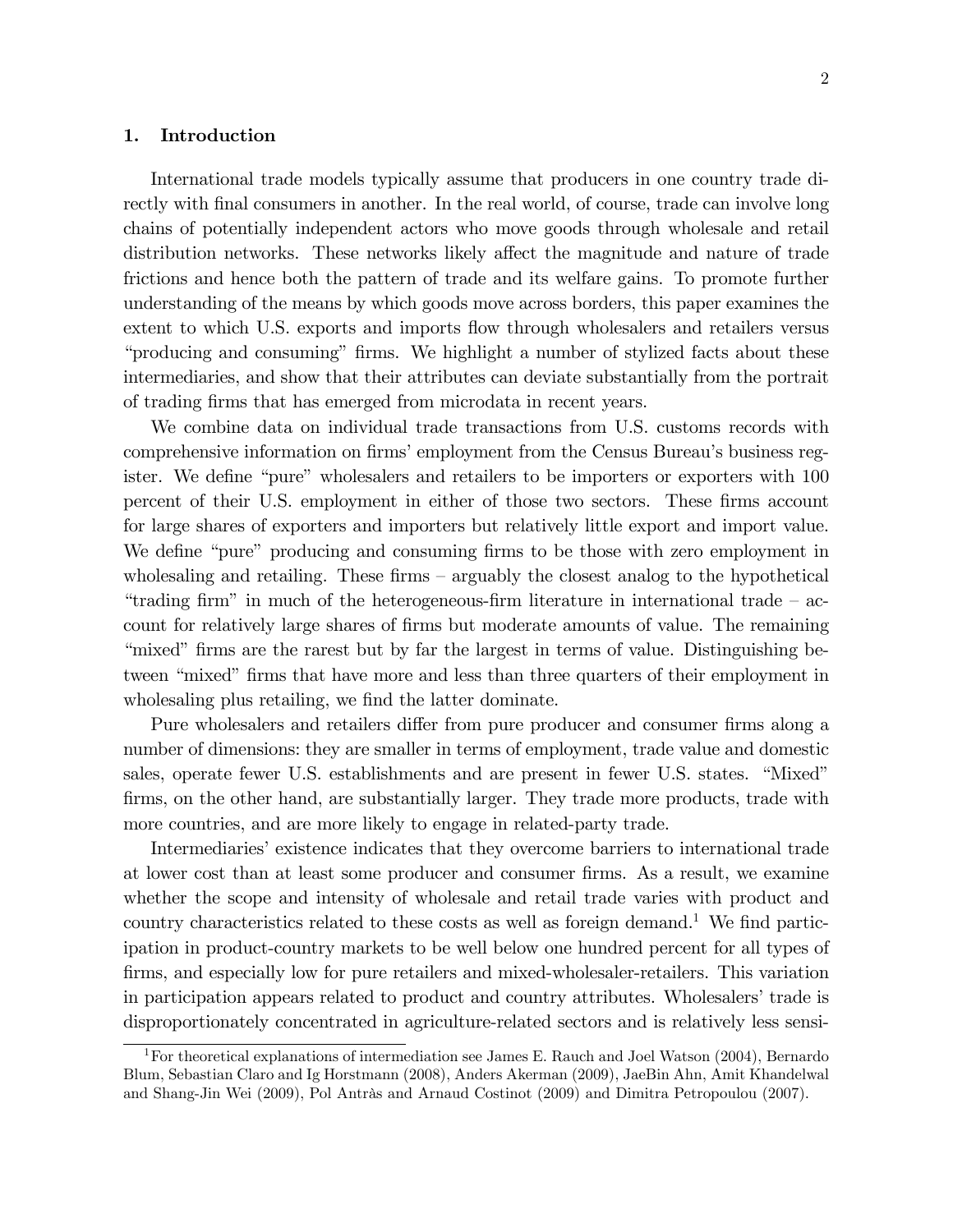tive to market size than other types of firms' trade, with the result that wholesalers have relatively greater penetration of small markets than the other types of firms. Retailers and mixed wholesaler-retailers' trade, on the other hand, is relatively insensitive to distance, likely due to their concentration in consumer goods such as clothing and footwear that are sourced disproportionately from far-away China.

#### 2. Data

Our results focus on 2002 but we note that results for other years are similar. We use the U.S. Linked/Longitudinal Firm Trade Transaction Database (LFTTD), which matches individual U.S. trade transactions to U.S. Örms in the Longitudinal Business Database (LBD).<sup>2</sup> For each export and import transaction, we observe the U.S.-based firm engaging in the transaction, the ten-digit Harmonized System (HS) classification of the product shipped, the (nominal) value shipped, the shipment date, the destination or source country, and whether the transaction takes place at "arm's length" or between "related parties".<sup>3</sup> For importers, we also observe an identifier for the manufacturer or shipper from which the import was received, and we use this field to identify each importer's number of foreign "partner firms". Via the LBD, we observe firms' employment according to the major-industry of each of its establishments (i.e., plants). This information allows us to compute the share of firms U.S. employment across nine broad sectors, including wholesale and retail (NAICS sectors 42 and 44 to 45, respectively). Firms with only a single establishment in the United States necessarily have 100 percent of their employment in a single sector.

Table 1 reports weighted average employment shares across sectors for several types of exporters and importers defined below, where firms' employment shares are weighted by their share of export and import value respectively. The first column of each panel reports results for all trading firms appearing in our data. We find that wholesale and retail employment generally is higher among importers than exporters. On average importers have 27 percent of their employment in wholesale and 7 percent in retail, which compares with 18 percent and 2 percent respectively for exporters. Outside of wholesaling and retailing, manufacturing is the dominant employment category, more so for exporters than for importers. Service sector employment, on the other hand, is higher among importers, particularly PC firms (defined below).

Among trading firms, we consider two categories of "pure" intermediaries: pure wholesalers (W), who have 100 percent of their U.S. employment in wholesaling, and pure retailers  $(R)$  who have 100 percent of their U.S. employment in retailing.<sup>4</sup> We compare W

<sup>&</sup>lt;sup>2</sup>We link 80 percent of transactions by value; see Andrew B. Bernard, J. Bradford Jensen and Peter K. Schott (2009) for more details.

<sup>3</sup>Ownership thresholds for relatedness are 10 percent (exports) and 6 percent (imports).

 $4$ Most – but not all – of the "pure" firms are single-establishment firms. Firms with employment split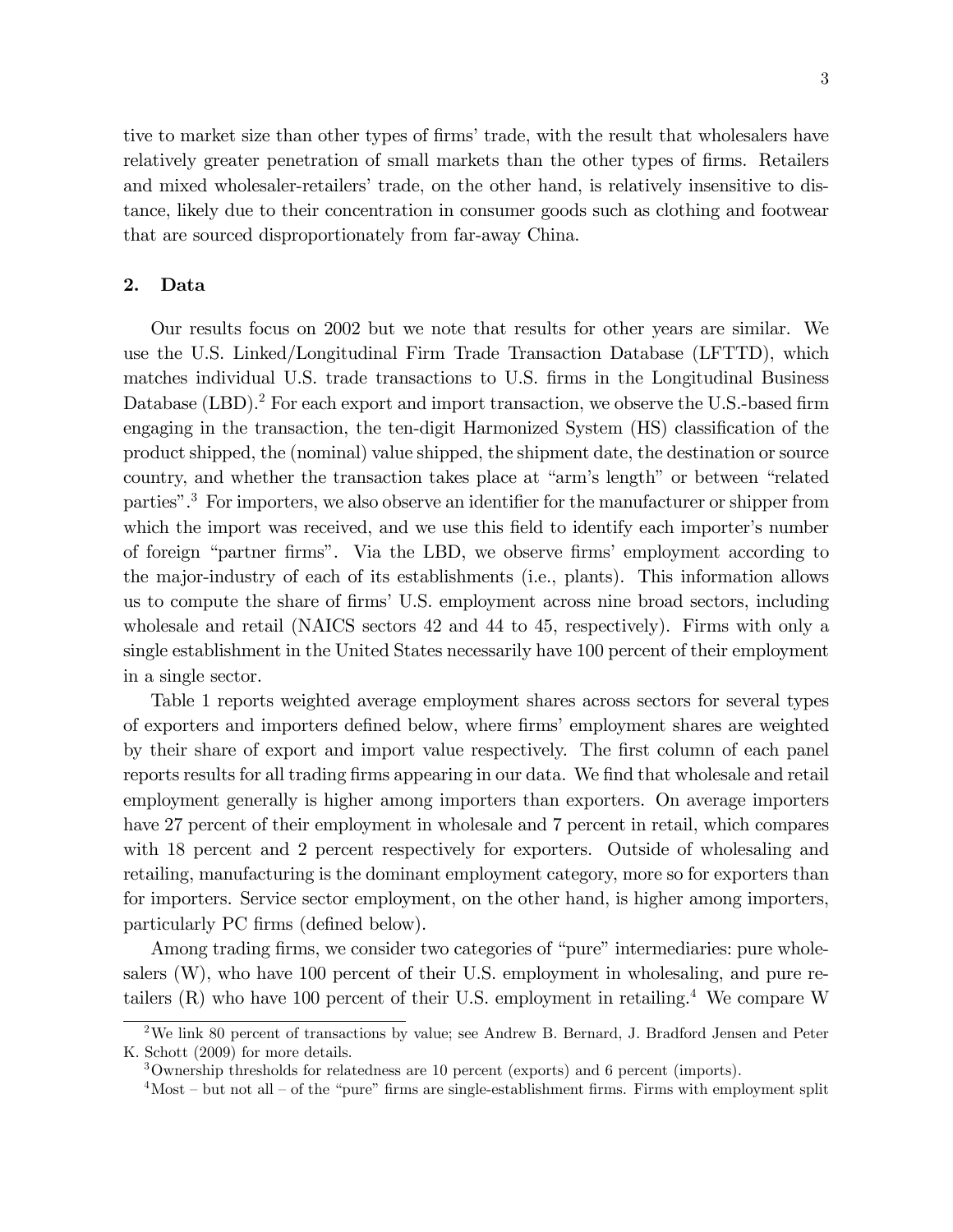and R to two other types of firms: "pure" producers or consumers  $(PC)$ , which have zero wholesale and retail employment, and "mixed" firms, which have wholesale plus retail employment between  $\theta$  and  $100$  percent. To explore the ramifications of using a sharp  $100$  percent cutoff in defining W and R firms, we further divide mixed firms into "mixed wholesale-retail" (MWR) and "mixed producer-consumer" (MPC) according to whether wholesaling plus retailing accounts for more or less than 75 percent of employment.<sup>5</sup> As indicated in Table 1, MPC firms have their employment disproportionately concentrated in manufacturing. The non-wholesale-retail employment of MWR firms, in contrast, is tilted towards services.

Together, W, R, PC, MWR and MPC firms are mutually exclusive and exhaustive. Unfortunately, we cannot compare firms in the LFTTD to those which trade "indirectly" via wholesalers or retailers as we do not observe the latter's sales or purchases within the United States.

Table 2 reports the share of each type of firm among exporters and importers in 2002, as well as the share of total U.S. exports and imports for which they are responsible. Collectively, pure wholesalers and retailers account for large shares of trading firms but relatively little value, with wholesalers being four to five times more prevalent and responsible for considerably more trade. PC firms are most numerous on the export side and as numerous as Ws on the import side, and represent roughly one fifth each of export and import value. Mixed firms are rarest but account for the majority of U.S. trade; this dominance is stronger for exports than imports, though MWR importers are relatively more important for imports than for exports. The country composition of trade also differs substantially across firm types and between exports and imports, with  $W$ ,  $R$  and MWR importers having by far the largest shares of trade with  $China<sup>6</sup>$ 

### 3. Wholesaler and Retailer "Premia"

It is well known that trading firms differ from purely domestic firms along a number of dimensions (e.g., Bernard et al. 2007). Here, we demonstrate substantial heterogeneity within trading firms.

Table 3 reports non-PC firms' "premia" relative to PC firms in 2002. Each cell reports the result of a different firm- (top panel) or firm-product-country- (bottom panel) level OLS regression of the noted characteristic on a dummy variable for the noted firm type. Each regression sample includes all firms of the noted type as well as PC firms. Regressions in the top panel include firm major six-digit HS category fixed effects as well as controls for firm employment deciles (except in the first row). Regressions summarized in the bottom

between wholesale and retail are allocated to W or R according to whichever is higher.

<sup>&</sup>lt;sup>5</sup>MWR firms typically have only wholesale (most common) or only retail employment.

 $6$ See Emek Basker and Pham Hoang Van  $(2008a,b)$  for further evidence of the contribution of retailers to import growth from China.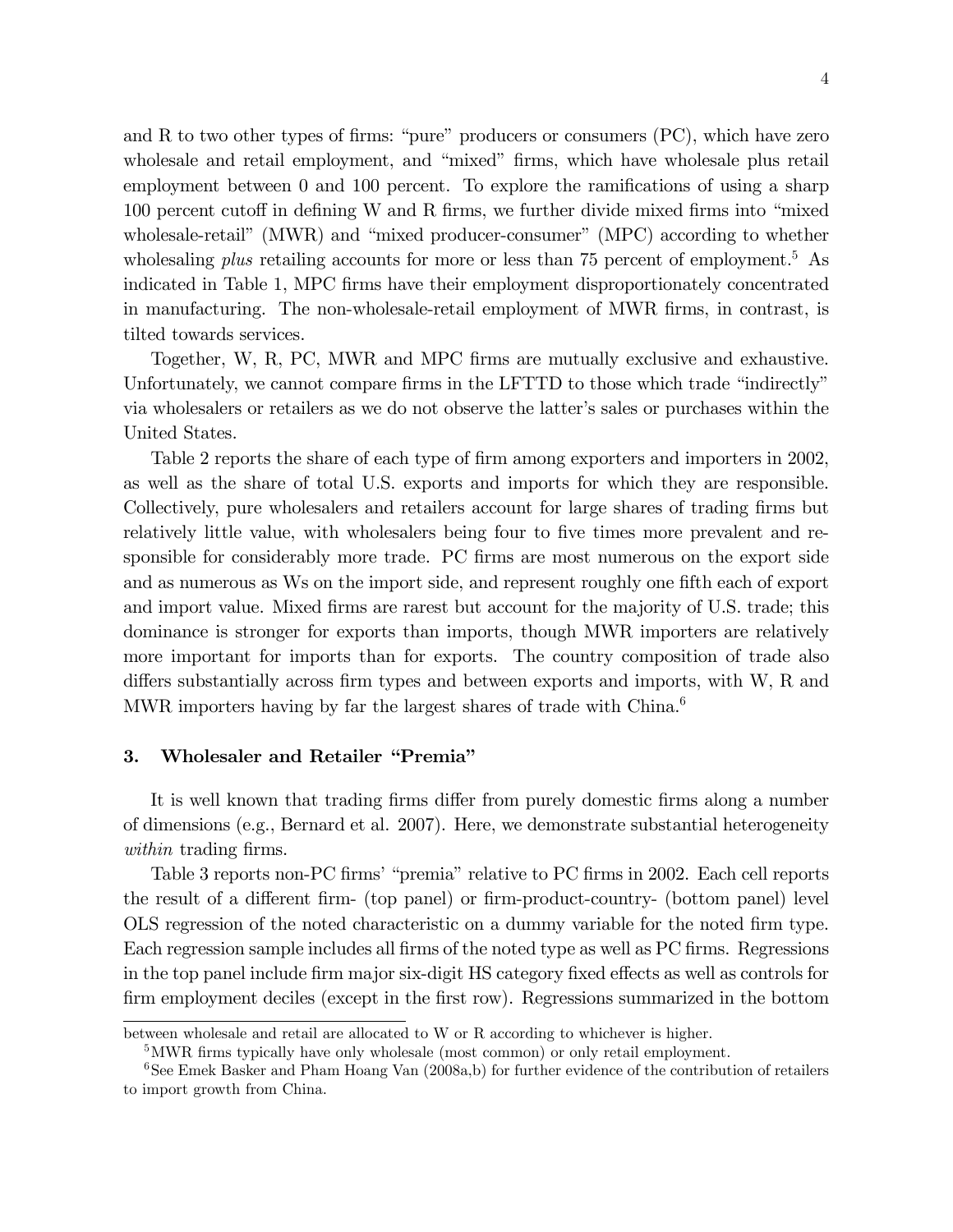panel include product-country fixed effects and also use employment-decile dummies to control for firm size.

Firm-level attributes considered in the top panel of Table 3 include domestic employment, total trade value and total domestic sales (from across all economic censuses in which the firm is present), the number of country partners, the number of products traded, the value-weighted mean per capita GDP of firms' country destinations or sources, the number of foreign partner firms (imports only), the number of U.S. establishments and the number of U.S. states in which the firm has an establishment.<sup>7</sup> Firm-product-country attributes considered in the bottom panel of the figure include: trade value; overall, arm'slength and related-party unit values (i.e., value divided by quantity); and related-party share (i.e., value with related-parties divided by total value).

Relative to PC firms, W and R exporters and importers have lower employment and, within size deciles, have lower domestic sales, operate fewer establishments, operate in fewer states and trade more products per country.<sup>8</sup> MWR exporters and importers, in contrast, are substantially larger than PC firms: they trade more products, trade with more countries, trade more products per country and, on the import side, interact with more foreign partner firms, though only W importers trade with more foreign partners per product per country than PC Örms. MPC Örms are also relatively large; they trade significantly more value at the product-country level than PC firms and are substantially more likely to engage in trade with related parties. W, R and MWR importers all trade with countries with a lower average GDP per capita than PC firms.

Results with respect to unit values are less clear. Perhaps intuitively, W, R and MWR exporters have relatively low unit values within product-country cells and firm size deciles than either MPC or PC Örms. On the other hand, while W and MWR importers have relatively low unit values, we find that R importers have relatively high unit values.

A final comparison of firm types, in Table 8, relates to the concentration of trade. We find W, R and MWR trade to be less concentrated among large firms than PC and MPC trade. While the top one (Öve) percent of W exporters and importers account for  $0.47$   $(0.73)$  and  $0.41$   $(0.67)$  of W exports and imports, respectively, the top one (five) percent of PC firms account for  $0.60$   $(0.83)$  and  $0.77$   $(0.90)$  of PC exports and imports, respectively. R and MWR firms are similarly less concentrated, while MPC firms are similarly concentrated. These results indicate that the extreme concentration of trade observed in microdata in recent years is driven by PC and MPC firms.

<sup>&</sup>lt;sup>7</sup>The coefficient in the first cell of the top panel, for example, indicates that exporting wholesalers have on average 60 percent  $(1 - e^{-0.91})$  of the employment of PC firms.

<sup>&</sup>lt;sup>8</sup>Manipulation of the coefficients in Table 3 allows comparison of products per country and, on the import side, foreign firms per product per country.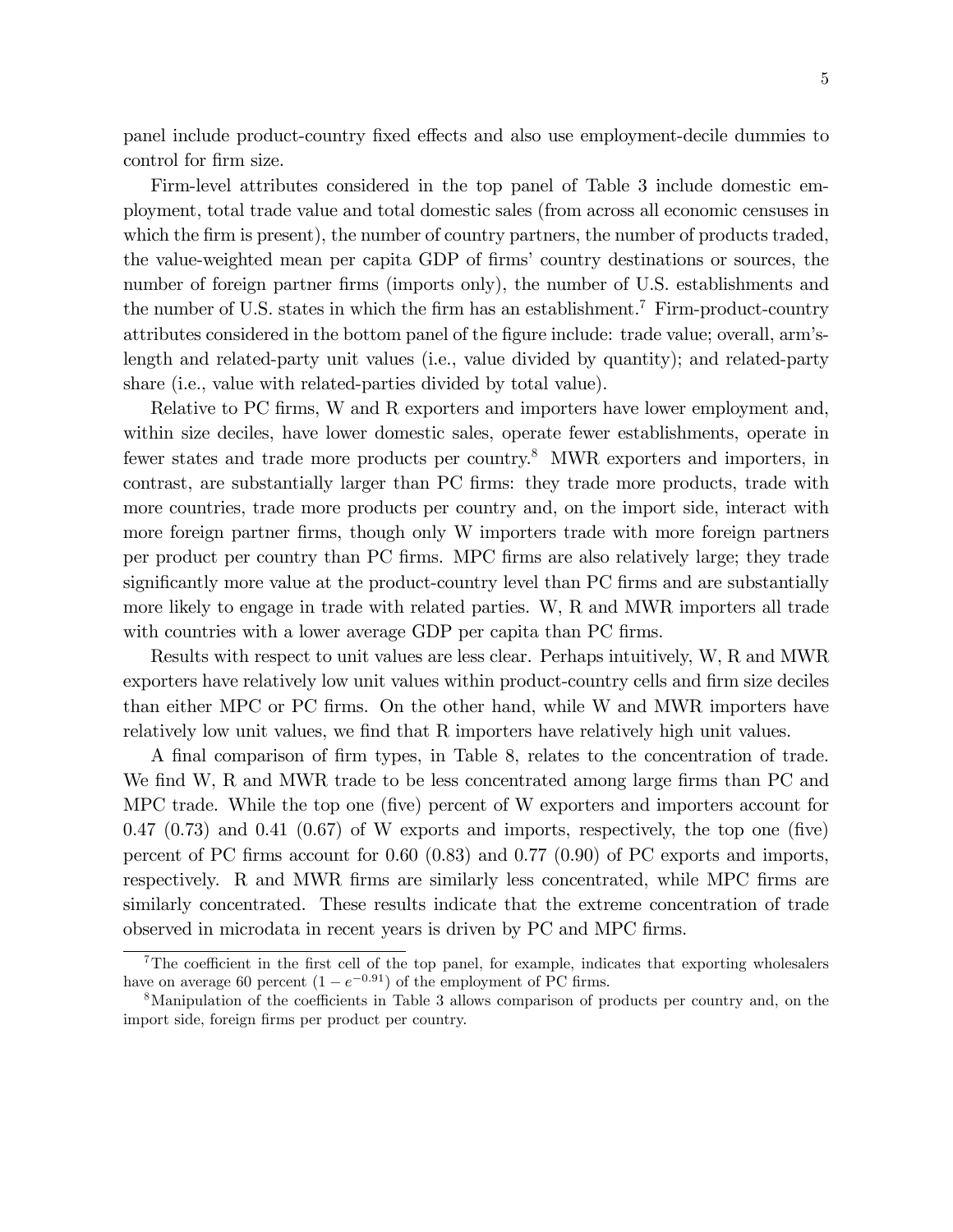#### 4. Product-Country Determinants of Intermediation

The third column of each panel in Table 2 reveals that R and MWR firms participate in far lower shares of product-country markets than W, PC and MPC firms.<sup>9</sup> Even among the latter, however, participation is well below 100 percent. In this section, we examine the product and country characteristics that ináuence the markets in which each type of trading firm participates.

The left and right panels of Table 4 report correlations across products of the share of trade value accounted for by each type of exporter and importer in 2002, respectively. Two trends stand out. First, intermediaries' correlations with non-intermediaries are negative for both exporters and importers, indicating these firms' specialize in different sets of goods. Second, the shares of PC and MPC firms are also negatively correlated. This result suggests producer and consumer firms may develop in-house wholesaling or retailing capabilities depending on the products they produce, or vice versa.

Table 5 reports the distribution of export and import value across firm types for aggregations of two-digit HS categories. As indicated in the table, Ws tend to concentrate in agriculture-related sectors such as Animal and Vegetable products in both exports and imports. PC and MPCs, on the other hand, focus more on industries more likely to contain differentiated goods, such as Transportation. Among importers, we find that MWRs are disproportionately active in Textiles, Clothing and Footwear.

We also find a positive and statistically significant correlation across products between the trade value shares of exporters versus importers of each firm type. This correlation exists both across the two-digit HS categories reported in Table 5 and across six-digit HS categories (see the diagonal of Table 6), which are the most detailed level at which export and import HS codes can be compared. The fact that importers and exporters of a given firm type participate in similar products suggests the importance of product attributes in driving intermediation.

Evidence on the country characteristics ináuencing trade participation is reported in Table 7, which displays the distribution of U.S. trade by type of firm in 2002 according to destination- or source-country GDP quintile. As indicated in the table, the share of exports (imports) mediated by pure wholesalers declines with market size, from 0.20 (0.25) for the smallest quintile of destination (source) markets to 0.07 (0.14) for the largest. For MPC exporters and importers, we find the opposite trend, i.e., an increase in the share of trade from these firms as market size grows. Patterns for PC firms are less regular, but for both exports and imports, shares decline with market size after the first quintile. We explore these relationships further in the context of "gravity" in the next section.

<sup>&</sup>lt;sup>9</sup>The denominator of these shares is the total number of product-country cells in which the United States is present.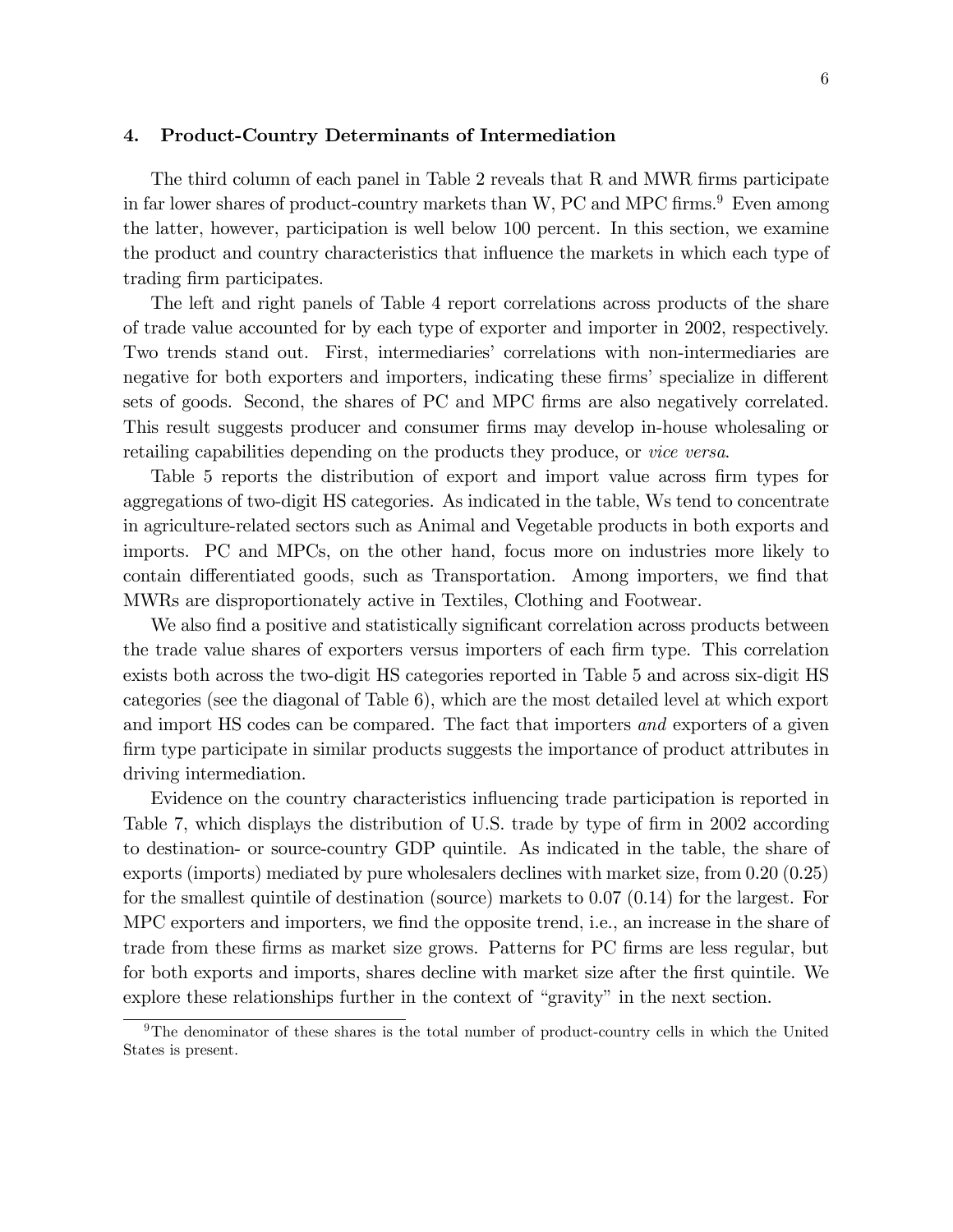#### 5. Gravity

A long line of research in international trade highlights the importance of "gravity" in determining trade flows. Here, we examine the influence of gravity for different types of trading firms.

Table 9 reports the results of three, country-level OLS regressions. In the top panel, log aggregate trade value is regressed on partner countries' log GDP and log great-circle distance from the United States (in  $km$ ).<sup>10</sup> In the second and third panels, the extensive and intensive components of log value, i.e., the log number of firm-product observations with positive trade and the log average value per firm-product observation with positive trade, are regressed on these variables. As these components sum to log aggregate value, the coefficients reported in the second and third panels sum to their respective coefficients reported in the first panel.

Results for exports are straightforward: trade value falls with distance and rises with market size. Moreover, gravity's stronger effect on extensive versus intensive margins across the board is consistent with recent research on the margins of trade (Bernard et al. 2007, 2009). Comparing the coefficient on GDP across columns, we find W trade is less sensitive to market size than MPC trade, consistent with the former's declining market share across GDP quintiles noted above. This differential response is disproportionately due to the intensive margin. As indicated in the bottom panel, coefficients on log GDP are relatively larger for MWR and MPC versus other types of firms than in the middle panel.

Results for imports are less conventional. While we find the expected positive relationship between market size and import value across the three panels, distance has a negative and statistically significant relationship with import value only for PC and MPC firms. For intermediaries, the relationship is negative but statistically insignificant for Ws and positive but statistically insignificant for Rs and MWRs. One factor contributing to this result is the above-noted relatively heavy concentration of retailers and mixed wholesale-retailers in consumer goods such as textiles, clothing and footwear that are disproportionately imported from far-away China. As indicated in the final column of Table 2, a relatively large share of W, R and MWR firms' import value originates in China.<sup>11</sup> Indeed, R and MWR importers' value shares across the industries in Table 5 are strongly positively correlated with Chinaís import market shares in those industries. Analogous correlations with respect to PC and MPC firms' shares are negative but statistically insignificant.<sup>12</sup>

<sup>&</sup>lt;sup>10</sup>These data are from the World Bank and CEPII, respectively. The mean (standard deviation) of these variables are 25 (2) and 8 (0.7), respectively.

 $11A$  similar trend is noted with respect low-wage countries more generally, e.g., those with less than 5 or 10 percent of U.S. per capita GDP as in Schott  $(2003)$ . As noted in Table 3, W, R and MWR firms tend to import from countries with lower per-capita GDP than PC and MPC firms.

<sup>&</sup>lt;sup>12</sup>China's import market shares across the rows listed in Table 5 are 0.06, 0.02, 0.03, 0.01, 0.03, 0.15,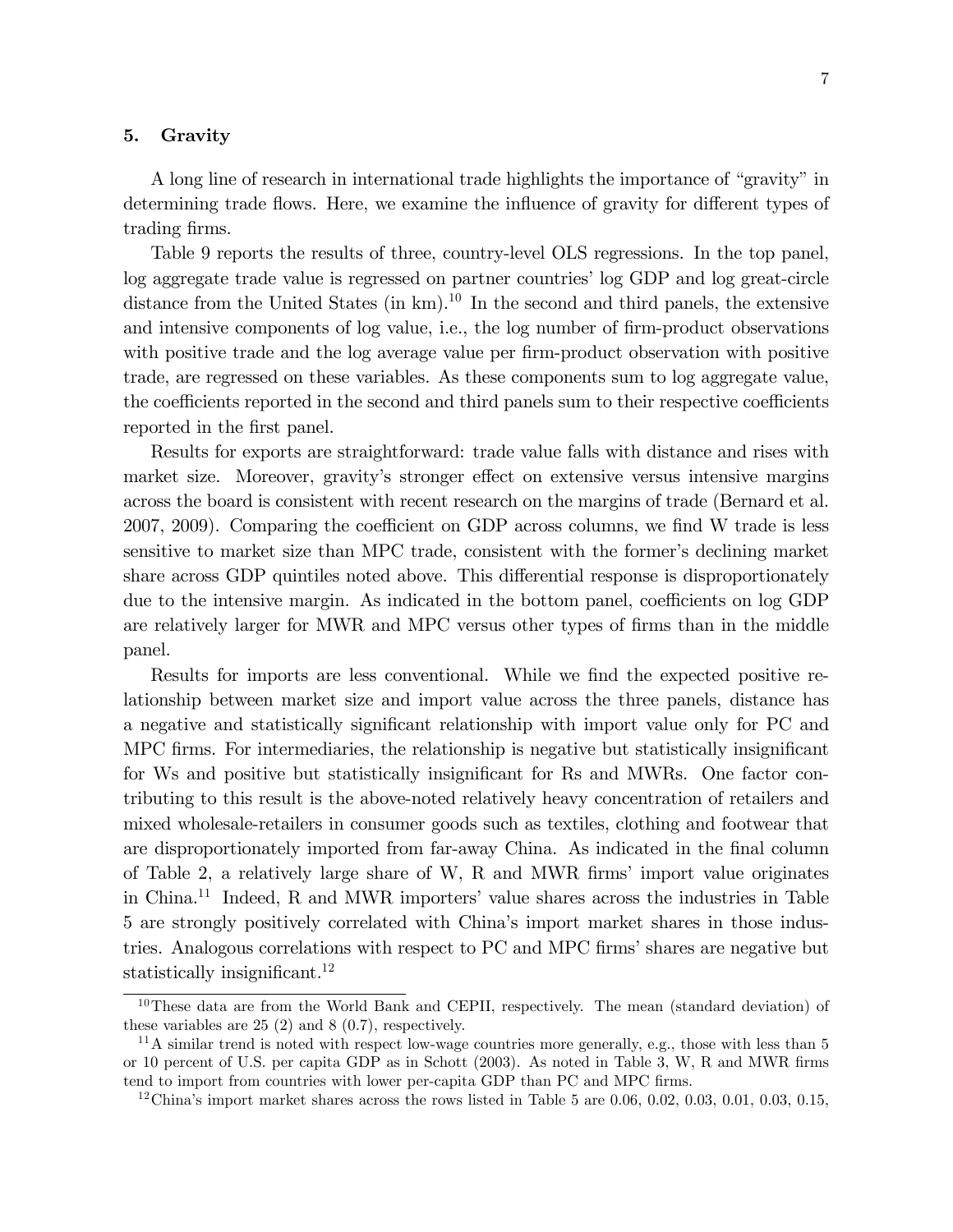### 6. Conclusions

Trading firms exhibit substantial heterogeneity and can be quite different from the "stylized" trading firm emphasized in much of the recent literature in international trade. While pure wholesalers are relatively numerous, they are on average smaller than pure producers, and account for a relatively small share of trade value. While pure wholesalers are concentrated in agriculture-related sectors, pure producers and mixed firms are more prevalent in industries more likely to contain differentiated goods such as transportation. Pure wholesalers are relatively less sensitive to market size and import disproportionately from China and other low-wage countries. Together with differences in product specialization, this leads to departures on the import side from the standard gravity equation predictions for trade.

<sup>0.55, 0.07, 0.13, 0.66, 0.09, 0.12, 0.14, 0.01, 0.30, 0.03</sup> and 0.11, respectively.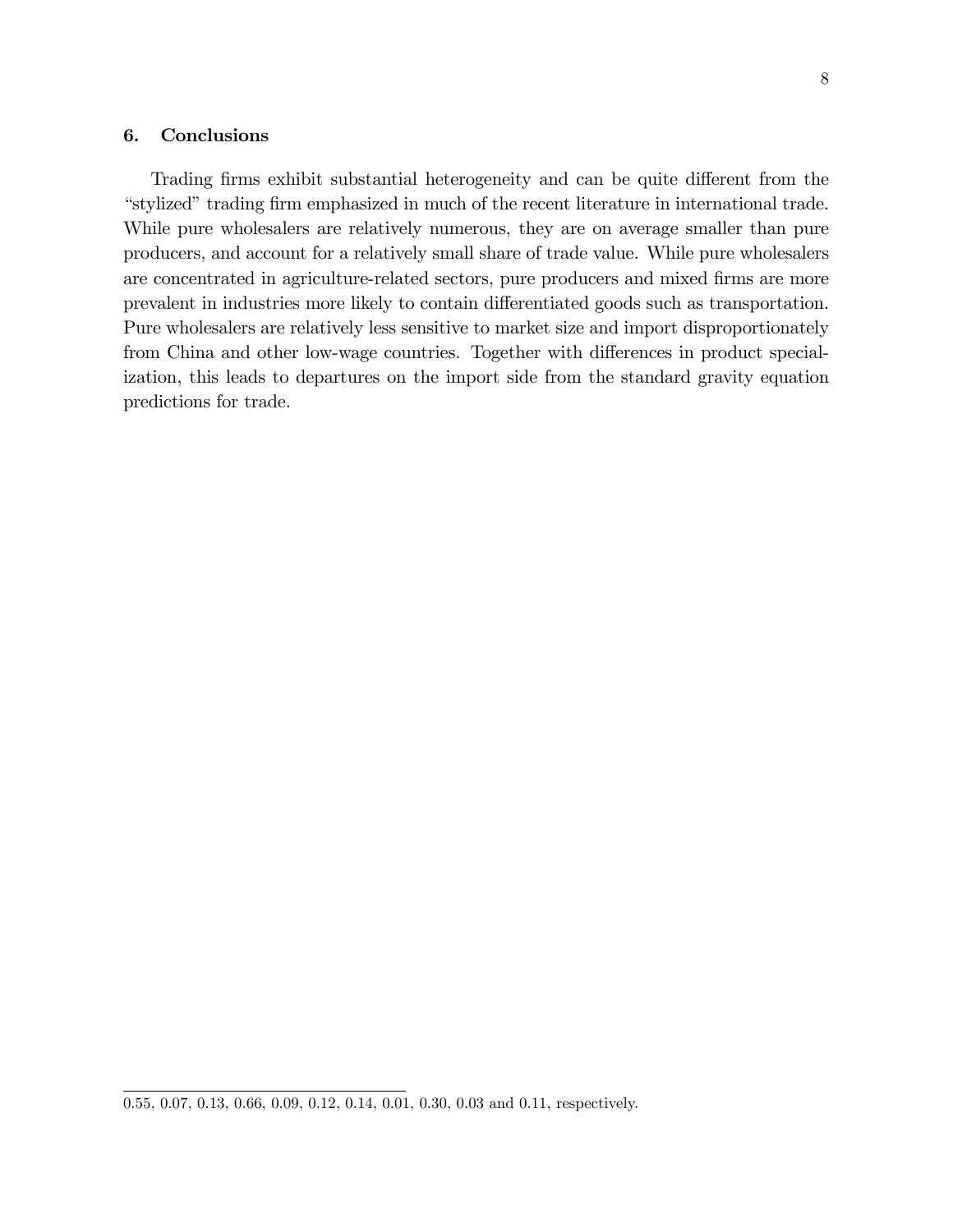#### References

Ahn, J.B., Amit Khandelwal and Shang-Jin Wei. 2009. "The Role of Intermediaries in Facilitating Trade," Columbia University, mimeograph.

Akerman, Anders. 2009. "A Theory on the Role of Wholesalers in International Trade," Stockholm University, mimeograph.

Antras, Pol and Arnaud Costinot. 2009 "Intermediated Trade," Harvard University, mimeograph.

Basker, Emek and Pham Hoang Van. 2008a "Imports 'R' Us: Retail Chains as Platforms for Developing County Imports," University of Missouri, mimeograph.

Basker, Emek and Pham Hoang Van. 2008b "Wal-mart as Catalyst to U.S.-China Trade," University of Missouri, mimeograph.

Bernard, Andrew B., J. Bradford Jensen and Peter K. Schott. 2009. "Importers, Exporters and Multinationals: A Portrait of Firms in the U.S. that Trade Goods," in Producer Dynamics: New Evidence from Micro Data, ed. Timothy Dunne, J. Bradford Jensen and Mark J. Roberts, 133-63. Chicago: University of Chicago Press.

Bernard, Andrew B., J. Bradford Jensen, Stephen J. Redding and Peter K. Schott. 2007. "Firms in International Trade," Journal of Economic Perspectives 21(3):105-130.

Bernard, Andrew B., J. Bradford Jensen, Stephen J. Redding and Peter K. **Schott.** 2009. "The Margins of U.S. Trade," *American Economic Review*, Papers and Proceedings, 99(2), 487-493.

Blum, Bernardo S. and Sebastian Claro. 2008 "Intermediation and the Nature of Trade Costs: Theory and Evidence," University of Toronto, mimeograph.

**Petropoulou, Dimitra**. 2007 "Information Costs, Networks and Intermediation in International Trade,î University of Oxford, Department of Economics, Discussion Paper 370.

Rauch, James E. and Joel Watson. 2004. "Network Intermediaries in International Trade," Journal of Economics and Management Strategy, 13(1), 69-93.

**Schott, Peter K**  $(2003)$  "Across-Product versus Within-Product Specialization in International Trade," Quarterly Journal of Economics  $119(2):647-678$ .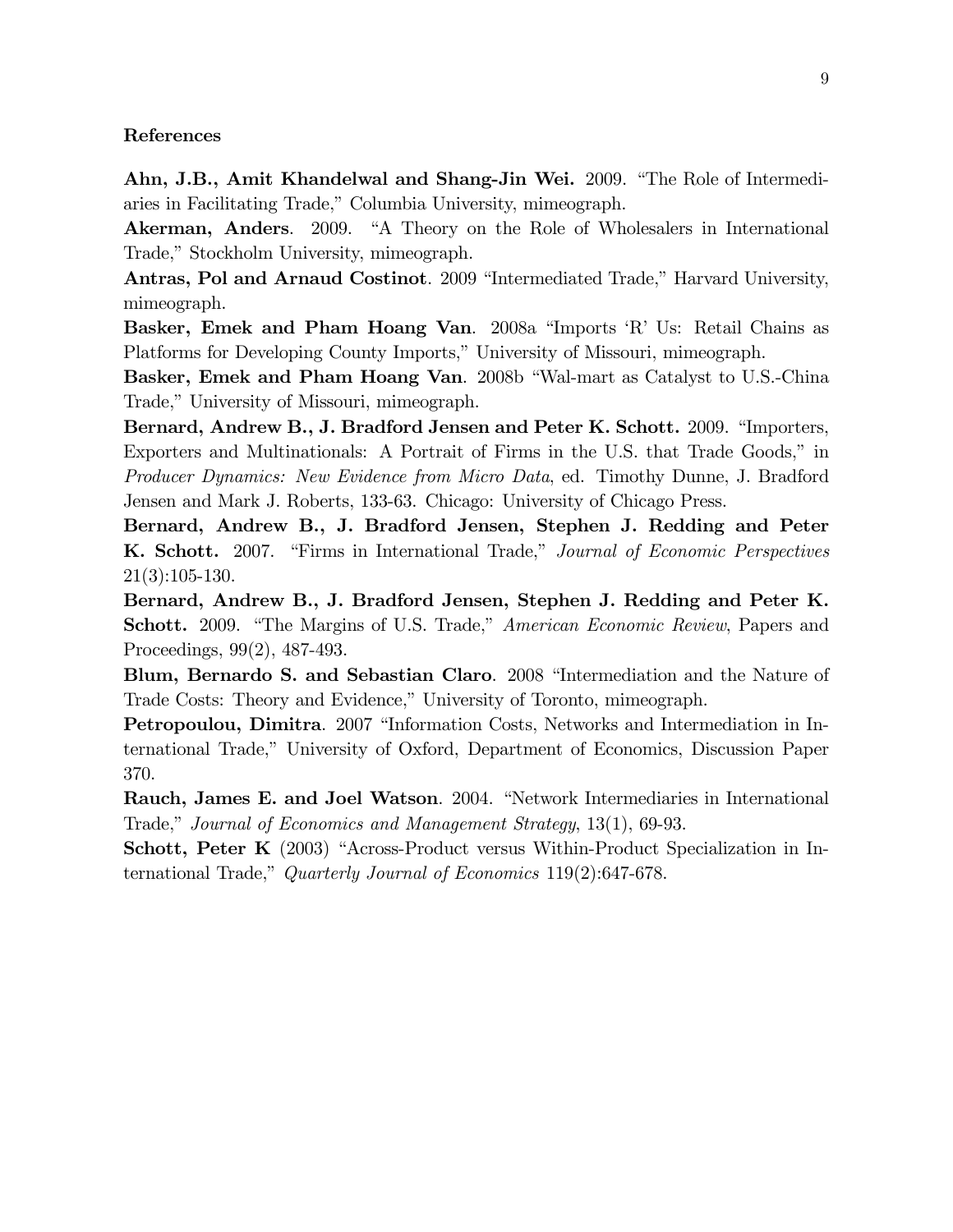|                       |      |      | <b>Exporting Firms</b> |            |      |      | Importing Firms |            |
|-----------------------|------|------|------------------------|------------|------|------|-----------------|------------|
| Employment            | All  | РC   | <b>MWR</b>             | <b>MPC</b> | Αll  | РC   | MWR             | <b>MPC</b> |
| Wholesale             | 0.18 | na   | 0.74                   | 0.12       | 0.27 | na   | 0.40            | 0.16       |
| Retail                | 0.02 | na   | 0.13                   | 0.02       | 0.07 | na   | 0.48            | 0.04       |
| Agriculture           | 0.00 | 0.00 | 0.00                   | 0.00       | 0.00 | 0.00 | 0.00            | 0.00       |
| Mining                | 0.01 | 0.02 | 0.00                   | 0.01       | 0.00 | 0.01 | 0.00            | 0.01       |
| Construction          | 0.01 | 0.01 | 0.00                   | 0.01       | 0.00 | 0.01 | 0.00            | 0.00       |
| Manufacturing         | 0.55 | 0.66 | 0.04                   | 0.60       | 0.35 | 0.37 | 0.03            | 0.50       |
| TCU                   | 0.05 | 0.14 | 0.02                   | 0.03       | 0.08 | 0.25 | 0.02            | 0.05       |
| <b>FIRE</b>           | 0.02 | 0.02 | 0.01                   | 0.03       | 0.02 | 0.01 | 0.00            | 0.03       |
| <b>Other Services</b> | 0.16 | 0.14 | 0.07                   | 0.19       | 0.19 | 0.36 | 0.06            | 0.20       |

Table 1: Distribution of Firm Employment by Type of Firm, 2002

Notes: Table reports weighted-average share of firm employment by sector across firms, by type of firm (see text), using firms' total exports or imports as weights. TCU is transportation, communication and utilities. FIRE is finance, insurance and real estate. Other services includes education and healthcare. Zeros are due to rounding. Data are for 2002.

Table 2: Distribution of Firm Types and the Trade Value for Which They Account, 2002

|              |                   |                             | <b>Exporting Firms</b>            |                         | Importing Firms                |                                    |                                   |                         |  |
|--------------|-------------------|-----------------------------|-----------------------------------|-------------------------|--------------------------------|------------------------------------|-----------------------------------|-------------------------|--|
| Firm<br>Type | Share of<br>Firms | Share of<br>Export<br>Value | Share of<br>Product-<br>Countries | China<br>Value<br>Share | Share of<br>Importing<br>Firms | Share of<br><b>Import</b><br>Value | Share of<br>Product-<br>Countries | China<br>Value<br>Share |  |
| W            | 0.34              | 0.08                        | 0.45                              | 0.05                    | 0.42                           | 0.15                               | 0.53                              | 0.21                    |  |
| R            | 0.09              | 0.01                        | 0.08                              | 0.00                    | 0.13                           | 0.01                               | 0.18                              | 0.35                    |  |
| <b>PC</b>    | 0.52              | 0.22                        | 0.58                              | 0.03                    | 0.40                           | 0.21                               | 0.56                              | 0.07                    |  |
| <b>MWR</b>   | 0.01              | 0.02                        | 0.11                              | 0.00                    | 0.01                           | 0.08                               | 0.18                              | 0.30                    |  |
| <b>MPC</b>   | 0.04              | 0.67                        | 0.60                              | 0.04                    | 0.04                           | 0.55                               | 0.55                              | 0.06                    |  |

Notes: First two columns of each panel reports a breakdown of firms and the share of value for which they account; these columns sum to unity. Second two columns of each panel report the share of all U.S. product-country cells in which each type of firm is present and each type's share of trade value with China. Zeros are due to rounding. Data are for 2002.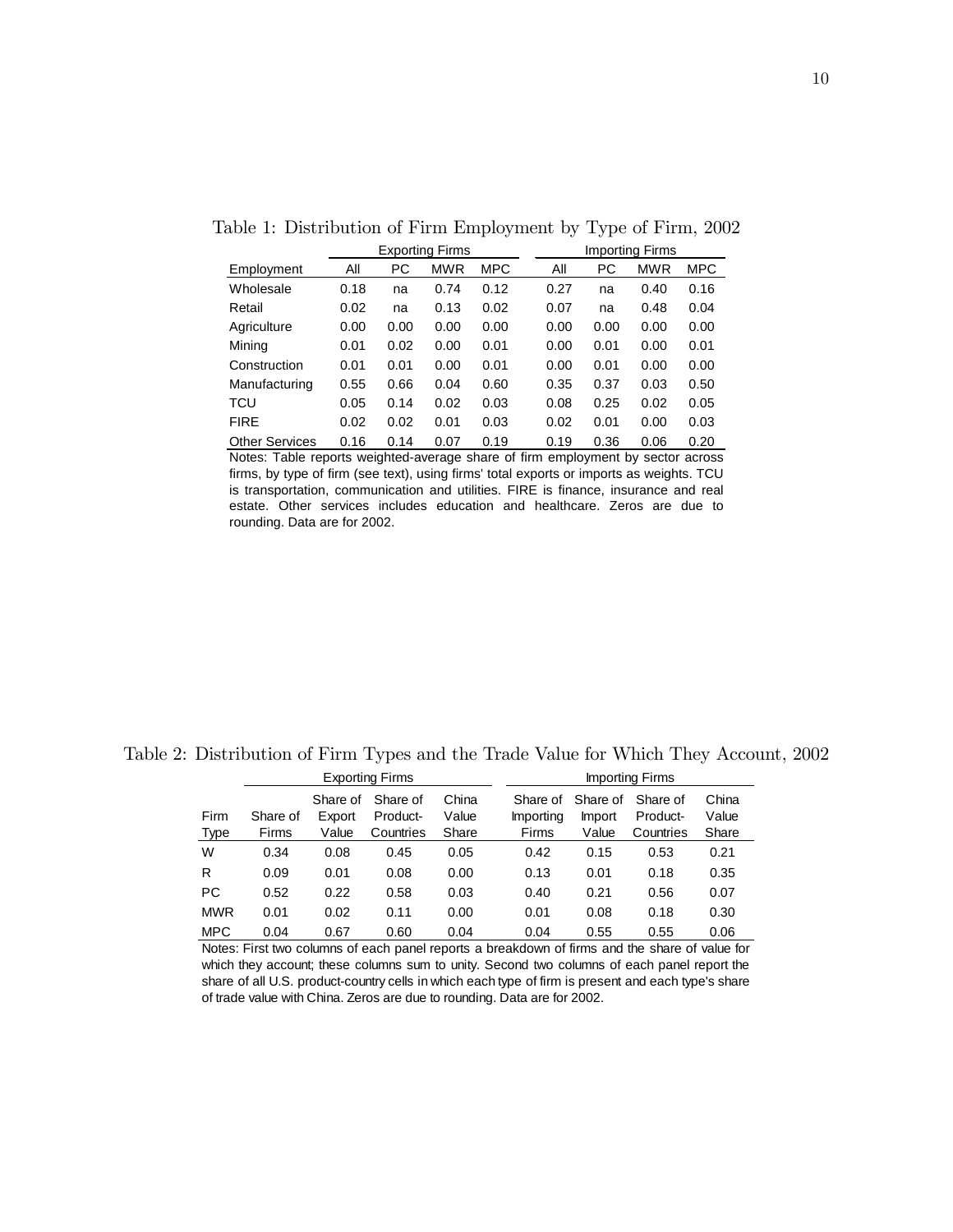|                                  |                  | <b>Exporting Firms</b> |               |                                       | <b>Importing Firms</b> |             |             |               |
|----------------------------------|------------------|------------------------|---------------|---------------------------------------|------------------------|-------------|-------------|---------------|
|                                  | W                | R                      | <b>MWR</b>    | <b>MPC</b>                            | W                      | R           | <b>MWR</b>  | <b>MPC</b>    |
|                                  |                  |                        |               | Firm-Level OLS Regressions            |                        |             |             |               |
| ln(Employment)                   | $***$<br>$-0.91$ | $-0.80$<br>$***$       | 2.67<br>$***$ | $***$<br>2.76                         | $-1.16$ ***            | $-0.96$ *** | $2.80***$   | $2.77***$     |
|                                  | 0.01             | 0.03                   | 0.06          | 0.05                                  | 0.02                   | 0.04        | 0.08        | 0.04          |
| In(Value <sub>f</sub> )          | $-0.02$ ***      | $-0.02$ **             | $***$<br>0.11 | $0.50***$                             | 0.00                   | $-0.01$     | $0.29$ ***  | $0.35$ ***    |
|                                  | 0.00             | 0.01                   | 0.02          | 0.02                                  | 0.00                   | 0.00        | 0.03        | 0.03          |
| In(Domestic Sales,)              | $-0.09$<br>$***$ | $-0.19$ ***            | $2.98$ ***    | $2.44***$                             | $-0.60$ ***            | $-0.53$ *** | $2.55$ ***  | 2.40<br>$***$ |
|                                  | 0.01             | 0.04                   | 0.06          | 0.04                                  | 0.02                   | 0.05        | 0.06        | 0.04          |
| In(Countries <sub>f</sub> )      | $-0.01$          | $-0.05$ ***            | $0.14***$     | $***$<br>0.40                         | $-0.08$ ***            | 0.00        | $0.28$ ***  | $0.38$ ***    |
|                                  | 0.01             | 0.01                   | 0.02          | 0.03                                  | 0.01                   | 0.01        | 0.02        | 0.02          |
| In(Products <sub>f</sub> )       | $***$<br>0.06    | $-0.02$ **             | $0.31***$     | $0.52$ ***                            | 0.00                   | $0.13***$   | $0.46$ ***  | $0.39***$     |
|                                  | 0.01             | 0.01                   | 0.03          | 0.03                                  | 0.01                   | 0.02        | 0.03        | 0.02          |
| In(Mean PCGDP <sub>f</sub> )     | $-0.13$<br>$***$ | $0.02$ **              | 0.01          | $0.04$ ***                            | $-0.18$ ***            | $-0.04$ **  | $-0.05$ **  | $0.11***$     |
|                                  | 0.01             | 0.01                   | 0.02          | 0.02                                  | 0.01                   | 0.02        | 0.03        | 0.02          |
| In(Partners <sub>f</sub> )       |                  |                        |               |                                       | $0.03$ ***             | $0.09***$   | $0.54***$   | $0.49***$     |
|                                  |                  |                        |               |                                       | 0.01                   | 0.01        | 0.03        | 0.02          |
| In(Estabilshments <sub>f</sub> ) | $-0.07$ ***      | $0.02$ **              | $2.40$ ***    | $1.83***$                             | $-0.16$ ***            | $-0.05$ *** | $2.42***$   | $1.84***$     |
|                                  | 0.00             | 0.01                   | 0.08          | 0.02                                  | 0.00                   | 0.01        | 0.05        | 0.02          |
| In(States <sub>f</sub> )         | $-0.04$<br>$***$ | $-0.04$ ***            | $1.17***$     | 1.11<br>$***$                         | $-0.10$ ***            | $-0.06$ *** | $1.19***$   | $1.16***$     |
|                                  | 0.00             | 0.00                   | 0.06          | 0.02                                  | 0.00                   | 0.00        | 0.03        | 0.02          |
|                                  |                  |                        |               | Product-Country-Level OLS Regressions |                        |             |             |               |
| In(Value <sub>fpc</sub> )        | $***$<br>$-0.09$ | 0.00                   | $-0.16$ ***   | 0.19<br>$***$                         | $0.16***$              | $-0.08$ *** | $0.62$ ***  | $***$<br>0.29 |
|                                  | 0.00             | 0.01                   | 0.01          | 0.01                                  | 0.01                   | 0.01        | 0.01        | 0.01          |
| In(Unit Value <sub>fpc</sub> )   | $-0.14$<br>$***$ | $-0.08$ ***            | $-0.17$ ***   | $-0.06$<br>$***$                      | $-0.20$<br>$***$       | $0.02$ **   | $-0.03$ *** | $***$<br>0.03 |
|                                  | 0.01             | 0.01                   | 0.01          | 0.01                                  | 0.01                   | 0.01        | 0.01        | 0.01          |
| In(RP Share <sub>fpc</sub> )     | $***$<br>$-0.83$ | $0.61***$              | $4.08***$     | $10.58$ ***                           | $3.44$ ***             | $1.63***$   | 0.14        | 7.06 ***      |
|                                  | 0.07             | 0.15                   | 0.25          | 0.11                                  | 0.11                   | 0.14        | 0.16        | 0.13          |

Table 3: "Premia" Relative to PC Firms, 2002

Notes: Each cell reports the results of a different firm OLS regression of noted characteristic on a dummy variable for noted firm type versus PC firms. Top- (bottom-) panel regressions include major six-digit HS category (product-country) fixed effects. All regressions except those in first row control for firm size (see text). Robust standard errors clustered according to the fixed effects are reported below coefficients. \*\*\*, \*\* and \* denote statistical significance at the 1, 5 and 10 percent levels. Data are for 2002.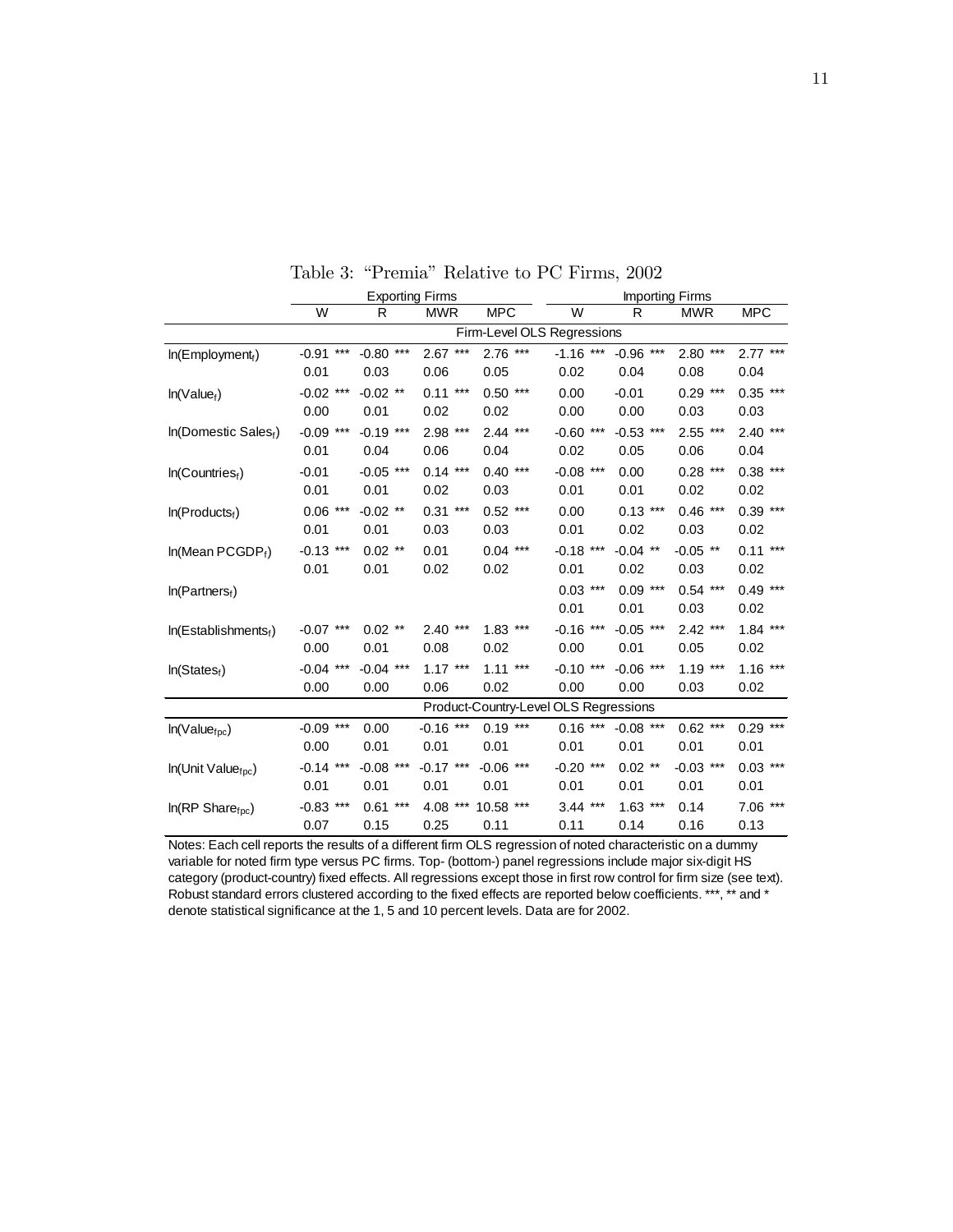|    |           | Exports        |      |      |         |         | Imports |      |
|----|-----------|----------------|------|------|---------|---------|---------|------|
|    | РC        | MPC.           | W    | R    | PC.     | MPC     | W       | R    |
|    | MPC -0.63 |                |      |      | $-0.36$ |         |         |      |
| W  | $-0.25$   | -0.53          |      |      | $-0.38$ | $-0.55$ |         |      |
| R. |           | $-0.05 - 0.18$ | 0.04 |      | $-0.09$ | $-0.17$ | $-0.05$ |      |
|    | MWR -0.12 | -0.19          | 0.03 | 0.03 | $-0.21$ | $-0.23$ | $-0.11$ | 0.03 |

Table 4: Correlations Across Products of the Share of Trade Value Accounted for by Each Type of Firm, 2002

Notes: Table displays correlations across ten-digit HS export (left panel) and import (right panel) products of the share of trade value accounted for by each type of firm. All correlations are statistically significant at the 1 percent level. Data are for 2002.

|       |                          |      |      | <b>Export Value</b> |            |            |      |      | <b>Import Value</b> |            |            |
|-------|--------------------------|------|------|---------------------|------------|------------|------|------|---------------------|------------|------------|
|       | <b>HS Categories</b>     | W    | R    | PС                  | <b>MWR</b> | <b>MPC</b> | W    | R    | PС                  | <b>MWR</b> | <b>MPC</b> |
|       | 01-05 Animal             | 0.23 | 0.01 | 0.23                | 0.02       | 0.51       | 0.54 | 0.01 | 0.18                | 0.05       | 0.21       |
|       | 06-15 Vegetable          | 0.21 | 0.00 | 0.10                | 0.08       | 0.60       | 0.47 | 0.02 | 0.10                | 0.13       | 0.27       |
|       | 16-24 Foodstuffs         | 0.11 | 0.01 | 0.19                | 0.02       | 0.68       | 0.44 | 0.01 | 0.11                | 0.11       | 0.33       |
|       | 25-27 Minerals           | 0.10 | 0.00 | 0.23                | 0.01       | 0.66       | 0.06 | 0.00 | 0.50                | 0.02       | 0.43       |
|       | 28-38 Chemicals          | 0.05 | 0.00 | 0.19                | 0.01       | 0.74       | 0.09 | 0.00 | 0.14                | 0.07       | 0.69       |
| 39-40 | Plastics / Rubber        | 0.06 | 0.00 | 0.26                | 0.01       | 0.66       | 0.23 | 0.01 | 0.19                | 0.06       | 0.51       |
|       | 41-43 Hides, Skins       | 0.36 | 0.01 | 0.23                | 0.04       | 0.36       | 0.35 | 0.04 | 0.16                | 0.22       | 0.23       |
|       | 44-49 Wood               | 0.15 | 0.01 | 0.27                | 0.05       | 0.51       | 0.28 | 0.02 | 0.27                | 0.12       | 0.31       |
|       | 50-63 Textiles, Clothing | 0.11 | 0.01 | 0.30                | 0.02       | 0.55       | 0.26 | 0.03 | 0.13                | 0.28       | 0.30       |
| 64-67 | Footwear                 | 0.18 | 0.16 | 0.22                | 0.05       | 0.39       | 0.26 | 0.10 | 0.06                | 0.24       | 0.34       |
| 68-71 | Stone / Glass            | 0.24 | 0.02 | 0.36                | 0.01       | 0.37       | 0.21 | 0.03 | 0.52                | 0.06       | 0.18       |
| 72-83 | Metals                   | 0.11 | 0.01 | 0.29                | 0.02       | 0.57       | 0.27 | 0.01 | 0.17                | 0.07       | 0.48       |
| 84-85 | Mach / Elec              | 0.06 | 0.00 | 0.23                | 0.03       | 0.68       | 0.15 | 0.01 | 0.18                | 0.07       | 0.60       |
| 86-89 | Transportation           | 0.03 | 0.00 | 0.13                | 0.00       | 0.83       | 0.04 | 0.00 | 0.11                | 0.02       | 0.82       |
| 90-97 | Miscellaneous            | 0.07 | 0.01 | 0.33                | 0.02       | 0.57       | 0.18 | 0.03 | 0.23                | 0.15       | 0.41       |
| 98-99 | Special                  | 0.07 | 0.01 | 0.43                | 0.01       | 0.48       | 0.11 | 0.02 | 0.36                | 0.01       | 0.50       |
| 01-99 | All                      | 0.08 | 0.01 | 0.22                | 0.02       | 0.67       | 0.15 | 0.01 | 0.21                | 0.08       | 0.55       |

Table 5: Share of Industries' Trade Due to W, R, PC and MPC Firms, 2002

Notes: Table reports share of each type of firm in noted industry's trade, i.e., rows sum to 1. Zeros are due to rounding. Data are for 2002.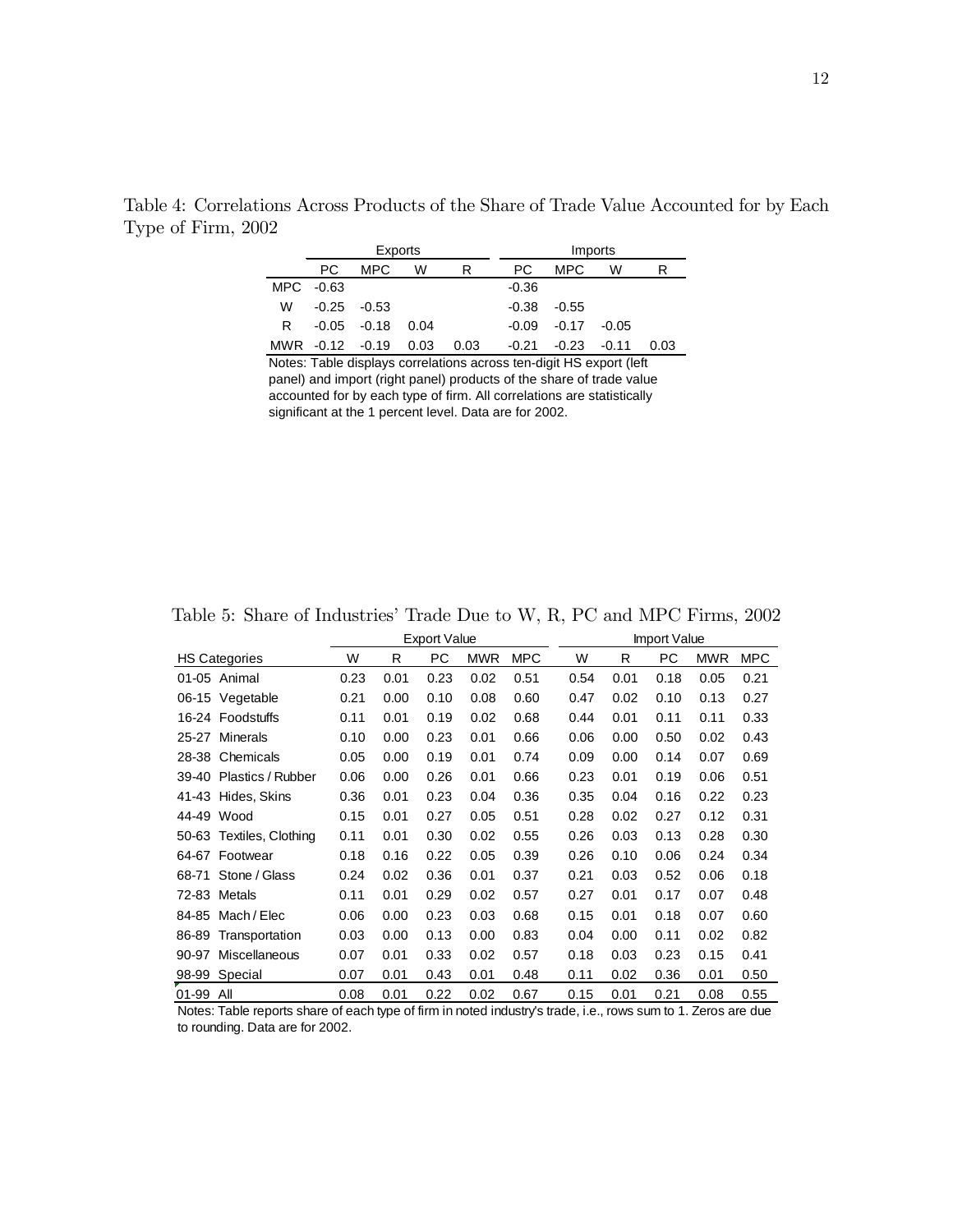Table 6: Correlations Across Products of Share of Trade Value Accounted for by Each type of Exporting versus Importing Firm, 2002

|            | РC      | MPC     | W       | R       | MWR     |
|------------|---------|---------|---------|---------|---------|
| РC         | 0.18    | $-0.11$ | $-0.04$ | $-0.02$ | $-0.05$ |
| <b>MPC</b> | $-0.22$ | 0.40    | $-0.26$ | $-0.10$ | $-0.08$ |
| w          | 0.07    | $-0.27$ | 0.28    | 0.05    | 0.03    |
| R          | 0.05    | $-0.14$ | 0.08    | 0.16    | 0.06    |
| MWR        | $-0.02$ | $-0.10$ | 0.07    | 0.08    | 0.20    |

Notes: Table displays correlations across six-digit HS products of the share of trade value accounted for by each type of exporter (row) versus importer (column). Correlations with absolute value above 0.02 are statistically significant at the 5 percent level. Data are for 2002.

Table 7: Share of Trade by Destination- or Source-Country GDP Quintile, 2002

| GDP      |      |      | <b>Exporting Value</b> |            |            |      |      | Importing Value |            |            |
|----------|------|------|------------------------|------------|------------|------|------|-----------------|------------|------------|
| Quintile | W    | R    | PC                     | <b>MWR</b> | <b>MPC</b> | W    | R    | РC              | <b>MWR</b> | <b>MPC</b> |
|          | 0.20 | 0.01 | 0.31                   | 0.02       | 0.46       | 0.25 | 0.01 | 0.14            | 0.32       | 0.28       |
| 2        | 0.18 | 0.01 | 0.32                   | 0.01       | 0.48       | 0.14 | 0.02 | 0.26            | 0.17       | 0.41       |
| 3        | 0.16 | 0.01 | 0.28                   | 0.02       | 0.53       | 0.16 | 0.01 | 0.26            | 0.11       | 0.46       |
| 4        | 0.09 | 0.00 | 0.20                   | 0.02       | 0.69       | 0.18 | 0.01 | 0.22            | 0.10       | 0.49       |
| 5        | 0.07 | 0.01 | 0.22                   | 0.02       | 0.67       | 0.14 | 0.01 | 0.20            | 0.07       | 0.57       |
| Total    | 0.08 | 0.01 | 0.22                   | 0.02       | 0.67       | 0.15 | 0.01 | 0.20            | 0.08       | 0.56       |

Notes: Table reports share of each type of firm in trade with countries in the noted GDP quintile, i.e., rows sum to 1. Quintile 1 encompasses the smallest countries. Zeros are due to rounding. Data are for 2002.

Table 8: Share of Trade Value by Firm Size, 2002

|           |      |      | <b>Exporting Firms</b> |            |            |      |      | Importing Firms |            |            |
|-----------|------|------|------------------------|------------|------------|------|------|-----------------|------------|------------|
| Firm Rank | W    | R    | РC                     | <b>MWR</b> | <b>MPC</b> | W    | R    | РC              | <b>MWR</b> | <b>MPC</b> |
| Top 1%    | 0.47 | 0.52 | 0.60                   | 0.52       | 0.57       | 0.41 | 0.54 | 0.77            | 0.45       | 0.56       |
| Top 5%    | 0.73 | 0.76 | 0.83                   | 0.85       | 0.84       | 0.67 | 0.76 | 0.90            | 0.77       | 0.83       |
| Top 10%   | 0.84 | 0.85 | 0.91                   | 0.92       | 0.92       | 0.79 | 0.85 | 0.95            | 0.87       | 0.91       |
| Top 25%   | 0.95 | 0.94 | 0.97                   | 0.98       | 0.98       | 0.93 | 0.95 | 0.99            | 0.97       | 0.98       |
| Top 50%   | 0.99 | 0.98 | 0.99                   | 1.00       | 1.00       | 0.99 | 0.99 | 1.00            | 1.00       | 1.00       |
| Top 100%  | 1.00 | 1.00 | 1.00                   | 1.00       | 1.00       | 1.00 | 1.00 | 1.00            | 1.00       | 1.00       |

Notes: Table reports the distribution of export and import value across noted firm-size percentiles by firm type. Data are for 2002.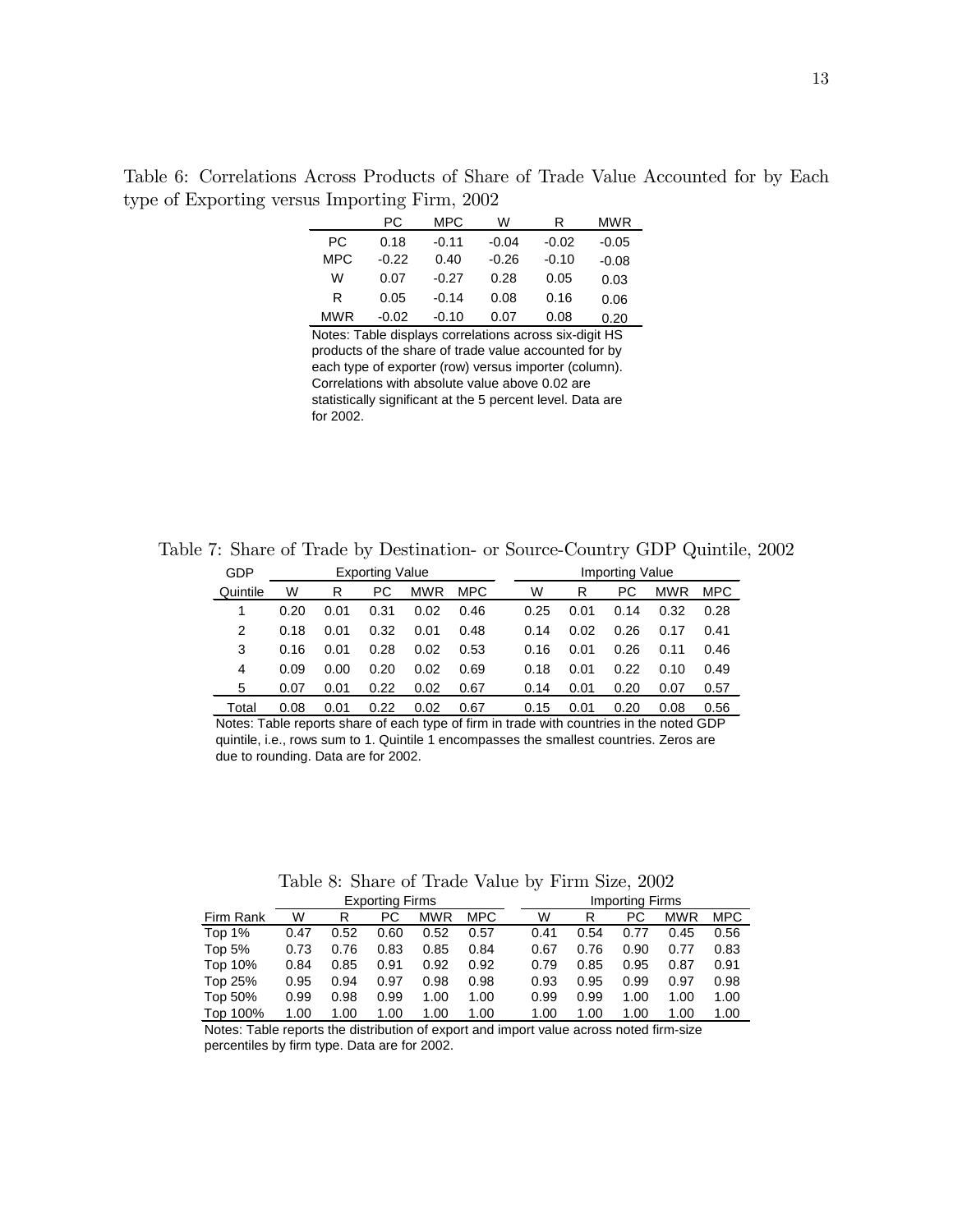|                                                                                                                                                        |                        |                       | Exports                                         |                        |                      | <b>Imports</b>                 |                                |                                                                                                                        |                                |                    |
|--------------------------------------------------------------------------------------------------------------------------------------------------------|------------------------|-----------------------|-------------------------------------------------|------------------------|----------------------|--------------------------------|--------------------------------|------------------------------------------------------------------------------------------------------------------------|--------------------------------|--------------------|
|                                                                                                                                                        | W                      | R                     | <b>PC</b>                                       | <b>MWR</b>             | <b>MPC</b>           | W                              | R                              | PC                                                                                                                     | <b>MWR</b>                     | <b>MPC</b>         |
|                                                                                                                                                        |                        |                       |                                                 |                        | In(Value)            |                                |                                |                                                                                                                        |                                |                    |
| In(Distance <sub>c</sub> )                                                                                                                             |                        |                       | $-1.55$ *** $-1.63$ *** $-1.33$ *** $-1.64$ *** |                        | $-1.42$ ***          | $-0.31$                        | $0.01$ <sup>r</sup>            | $-1.19$ ***                                                                                                            | 0.24                           | $-0.99***$         |
| In(GDP <sub>c</sub> )                                                                                                                                  | 0.21<br>$0.93$ ***     | 0.18<br>$0.86$ ***    | 0.17<br>$0.92$ ***                              | 0.24<br>$1.03$ ***     | 0.20<br>$1.13***$    | 0.23<br>$1.15$ <sup>7***</sup> | 0.31<br>$1.15$ <sup>7***</sup> | 0.26<br>$1.27$ ***                                                                                                     | 0.41<br>$1.28$ <sup>7***</sup> | 0.26<br>$1.28$ *** |
|                                                                                                                                                        | 0.04                   | 0.04                  | 0.04                                            | 0.06                   | 0.04                 | 0.05                           | 0.07                           | 0.05                                                                                                                   | 0.10                           | 0.06               |
| Constant                                                                                                                                               | $8.95$ <sup>7***</sup> |                       | $8.34$ *** $8.02$ *** $5.07$ *                  |                        | 4.67 **              |                                | $-6.7$ *** $-12.4$ ***         | $-1.6$                                                                                                                 | $-16.1$ ***                    | $-3.1$             |
|                                                                                                                                                        | 2.13                   | 2.10                  | 1.84                                            | 2.72                   | 2.06                 | 2.30                           | 2.75                           | 2.70                                                                                                                   | 4.00                           | 2.83               |
| Observations                                                                                                                                           | 173                    | 166                   | 175                                             | 157                    | 174                  | 171                            | 143                            | 172                                                                                                                    | 147                            | 170                |
| $\mathbb{R}^2$                                                                                                                                         | 0.76                   | 0.69                  | 0.74                                            | 0.66                   | 0.81                 | 0.72                           | 0.59                           | 0.73                                                                                                                   | 0.53                           | 0.69               |
|                                                                                                                                                        |                        |                       |                                                 |                        |                      | In(Extensive Margin)           |                                |                                                                                                                        |                                |                    |
| $\frac{1}{2}$ In(Distance <sub>c</sub> ) -1.66 <sup> F***</sup> -1.47 <sup>F***</sup> -1.28 <sup>F***</sup> -1.67 <sup>F***</sup> -1.28 <sup>***</sup> |                        |                       |                                                 |                        |                      | $-0.20$                        | $0.00^{\circ}$                 | $-0.73$ ***                                                                                                            | $0.37$ <sup>*</sup>            | $-0.72$ ***        |
| In(GDP <sub>c</sub> )                                                                                                                                  | 0.19<br>$0.73$ ***     | 0.14<br>$0.68$ ***    | 0.14<br>$0.82$ ***                              | 0.21<br>$0.74$ ***     | 0.17<br>$0.80***$    | 0.18<br>$0.97$ <sup>***</sup>  | 0.18<br>$0.98$ ***             | 0.16<br>$0.96$ <sup>***</sup>                                                                                          | 0.24<br>$0.93$ <sup>***</sup>  | 0.16<br>$0.97***$  |
|                                                                                                                                                        | 0.04                   | 0.03                  | 0.03                                            | 0.04                   | 0.04                 | 0.04                           | 0.04                           | 0.04                                                                                                                   | 0.06                           | 0.04               |
| Constant                                                                                                                                               | $3.62$ *               | 0.95                  | $-1.36$                                         | 1.37                   | $-1.01$              |                                |                                | $-15.5$ <sup>F***</sup> $-18.9$ <sup>F***</sup> $-10.7$ <sup>F***</sup> $-21.1$ <sup>F***</sup> $-11.0$ <sup>***</sup> |                                |                    |
|                                                                                                                                                        | 2.01                   | 1.68                  | 1.70                                            | 2.24                   | 1.88                 | 1.80                           | 1.81                           | 1.77                                                                                                                   | 2.25                           | 1.73               |
| Observations                                                                                                                                           | 173                    | 166                   | 175                                             | 157                    | 174                  | 171                            | 143                            | 172                                                                                                                    | 147                            | 170                |
| $R^2$                                                                                                                                                  | 0.75                   | 0.73                  | 0.79                                            | 0.68                   | 0.73                 | 0.74                           | 0.74                           | 0.79                                                                                                                   | 0.60                           | 0.79               |
|                                                                                                                                                        |                        |                       |                                                 |                        | In(Intensive Margin) |                                |                                |                                                                                                                        |                                |                    |
| In(Distance <sub>c</sub> )                                                                                                                             | $0.11$ <sup>r</sup>    | $-0.16$ $*$           | $-0.05$                                         | $0.02$ <sup>*</sup>    | $-0.14$              | $-0.11$ <sup>r</sup>           | 0.01                           | $-0.46$ **                                                                                                             | $-0.13$ <sup>*</sup>           | $-0.26$            |
| In(GDP <sub>c</sub> )                                                                                                                                  | 0.08<br>$0.20$ ***     | 0.09<br>$0.18$ ***    | 0.09<br>$0.11$ ***                              | 0.10<br>$0.30$ ***     | 0.08<br>$0.33$ ***   | 0.12<br>$0.18$ ***             | 0.22<br>$0.17$ ***             | 0.20<br>$0.31$ ***                                                                                                     | 0.22<br>$0.36$ ***             | 0.20<br>$0.31***$  |
|                                                                                                                                                        | 0.02                   | 0.02                  | 0.03                                            | 0.03                   | 0.02                 | 0.03                           | 0.05                           | 0.05                                                                                                                   | 0.06                           | 0.05               |
| Constant                                                                                                                                               | $5.33$ ***             | $7.39$ <sup>***</sup> | $9.39$ <sup>7***</sup>                          | $3.70$ <sup>7***</sup> | $5.68$ ***           | $8.83$ <sup>7***</sup>         | $6.46$ ***                     | $9.10$ <sup>7***</sup>                                                                                                 | $5.05$ <sup>**</sup>           | $7.91***$          |
|                                                                                                                                                        | 0.74                   | 0.98                  | 0.84                                            | 1.11                   | 0.83                 | 1.36                           | 2.00                           | 2.10                                                                                                                   | 2.51                           | 2.20               |
| Observations                                                                                                                                           | 173                    | 166                   | 175                                             | 157                    | 174                  | 171                            | 143                            | 172                                                                                                                    | 147                            | 170                |
| $R^2$                                                                                                                                                  | 0.32                   | 0.25                  | 0.10                                            | 0.33                   | 0.48                 | 0.16                           | 0.08                           | 0.17                                                                                                                   | 0.20                           | 0.17               |

Table 9: Country-Level Gravity, 2002

Notes: Table reports country-level OLS regressions for three dependent variables: log aggregate value per country (top panel), the log number of firm-product observations with positive trade per country (extensive margin; middle panel) and log average value per firm-product observation with positive trade per country (intensive margin, bottom panel). Robust standard errors reported below coefficients. Data are for 2002.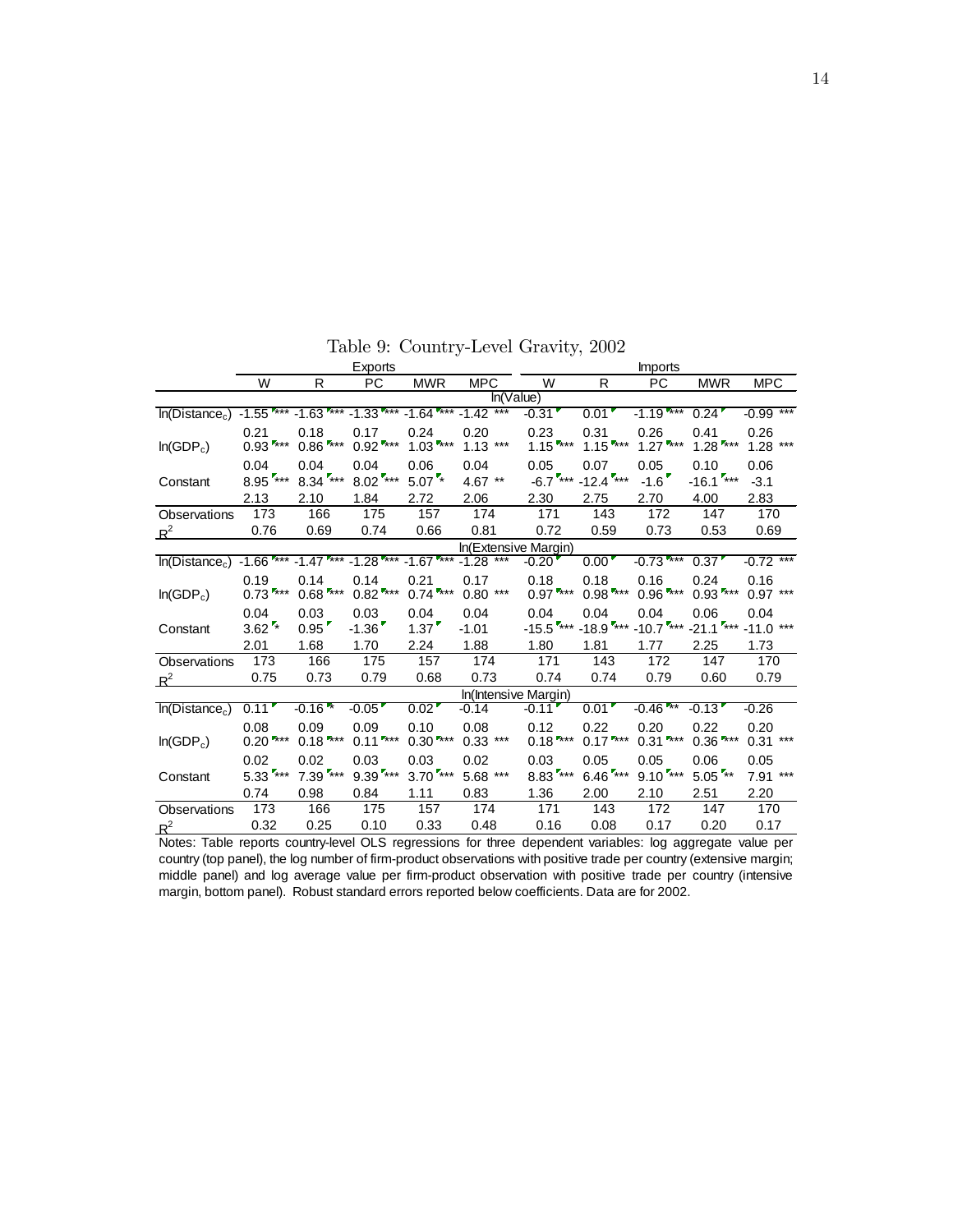### **CENTRE FOR ECONOMIC PERFORMANCE Recent Discussion Papers**

| 967 | Pooyan Amir Ahmadi<br><b>Albrecht Ritschl</b>                                      | Depression Econometrics: A FAVAR<br>Model of Monetary Policy During the Great<br>Depression                                                                                                        |
|-----|------------------------------------------------------------------------------------|----------------------------------------------------------------------------------------------------------------------------------------------------------------------------------------------------|
| 966 | Nicholas Bloom<br>Raffaella Sadun<br>John Van Reenen                               | Does Product Market Competition Lead<br>Firms to Decentralize?                                                                                                                                     |
| 965 | <b>Ralf Martin</b>                                                                 | Why is the US so Energy Intensive?<br>Evidence from Multinationals in the UK                                                                                                                       |
| 964 | Christian A. L. Hilber<br>Frédéric Robert-Nicoud                                   | Origins of Land Use Regulations: Theory<br>and Evidence from US Metro Areas                                                                                                                        |
| 963 | Maria Bas<br>Juan Carluccio                                                        | Wage Bargaining and the Boundaries of the<br><b>Multinational Firm</b>                                                                                                                             |
| 962 | L. Rachel Ngai<br>Christopher A. Pissarides                                        | Welfare Policy and the Distribution of<br>Hours of Work                                                                                                                                            |
| 961 | Caroline Freund<br><b>Emanuel Ornelas</b>                                          | <b>Regional Trade Agreements</b>                                                                                                                                                                   |
| 960 | Francesco Caselli<br><b>Guy Michaels</b>                                           | Do Oil Windfalls Improve Living<br><b>Standards? Evidence from Brazil</b>                                                                                                                          |
| 959 | Iga Magda<br>David Marsden<br>Simone Moriconi                                      | Collective Agreements, Wages and<br><b>Restructuring in Transition</b>                                                                                                                             |
| 958 | <b>Carlos Daniel Santos</b>                                                        | Recovering the Sunk Costs of R&D: the<br><b>Moulds Industry Case</b>                                                                                                                               |
| 957 | <b>Nicholas Oulton</b><br>Ana Rincon-Aznar                                         | Rates of Return and Alternative Measures of<br>Capital Input: 14 Countries and 10<br>Branches, 1971-2005                                                                                           |
| 956 | Tim Leunig<br><b>Chris Minns</b><br><b>Patrick Wallis</b>                          | Networks in the Premodern Economy: the<br>Market for London Apprenticeships, 1600-<br>1749                                                                                                         |
| 955 | Urban Sila                                                                         | Can Family-Support Policies Help Explain<br>Differences in Working Hours Across<br>Countries?                                                                                                      |
| 954 | John T. Addison<br>Alex Bryson<br>Paulino Teixeira<br>André Pahnke<br>Lutz Bellman | The Extent of Collective Bargaining and<br><b>Workplace Representation: Transitions</b><br>between States and their Determinants. A<br>Comparative Analysis of Germany and<br><b>Great Britain</b> |